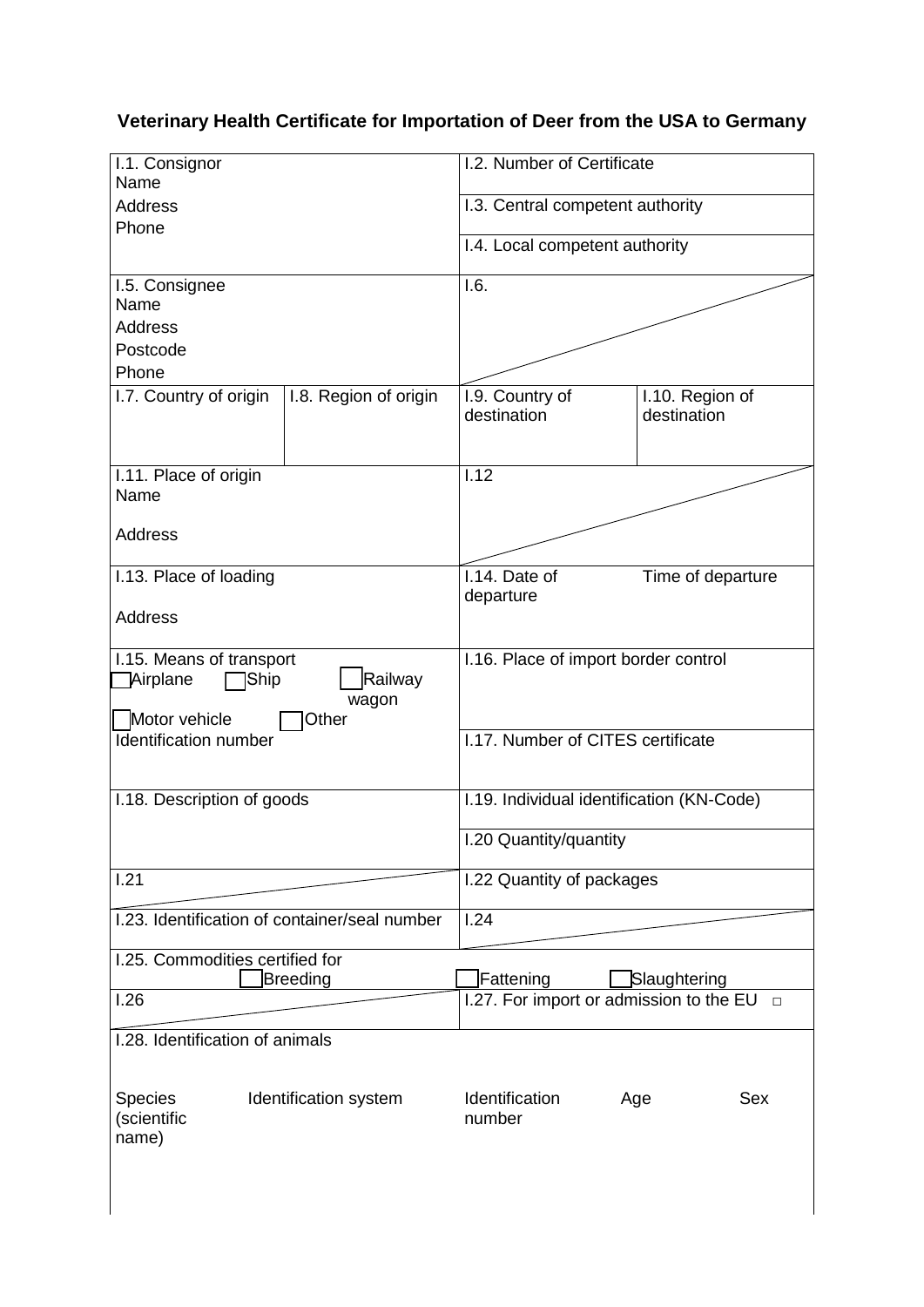## **II. Health information**

II.a. Number of certificate

#### **II.1. Public health attestation**

I, the undersigned official veterinarian, certify that the animals described in this certificate meet the following requirements:

II.1.1. The animals originate from holdings which were not under official restrictions due to:

- brucellosis and tuberculosis during the past 42 days,
- anthrax during the past 30 days,
- rabies during the past six months.

and they were not in contact with animals from holdings which did not meet these requirements.

II.1.2. The animals were not treated with

- any stilbene (1,2-Diphenylethen) or thyrostatic substances
- oestrogenic, androgenic, gestagenic or beta-agonist substances for other than therapeutic or zootechnic treatment (as defined by Council Directive 96/22/EC).

## **II.2. Animal health attestation**

I, the undersigned official veterinarian, certify that the animals described in this certificate meet the following requirements:

- II.2.1. They come from the territory with code US (United States of America) which, at the date of issuing this certificate:
- a) has been free for 24 months from foot and mouth disease, for rinderpest, Rift Valley fever, and contagious caprine pleuropneumonia for 12 months, and for six months for vesicular stomatitis (alternately, if the territory is not free of vesicular stomatitis for six months, laboratory results can be submitted which show that the animals are free of vesicular stomatitis),

and

- b) where during the last 12 months did not allow vaccination against the abovementioned diseases and the import of even-toed ungulates which were vaccinated against these diseases is forbidden.
- II.2.2. The animals meet the following requirements:

They were kept since birth in the region described under point II.2.1. without contact with even-toed ungulates or were imported into this region less than six months previously,

II.2.3. They were kept from birth in the holding/institution<sup> $(1)$ </sup> described in points I.11 and I.13 which meet the following requirements: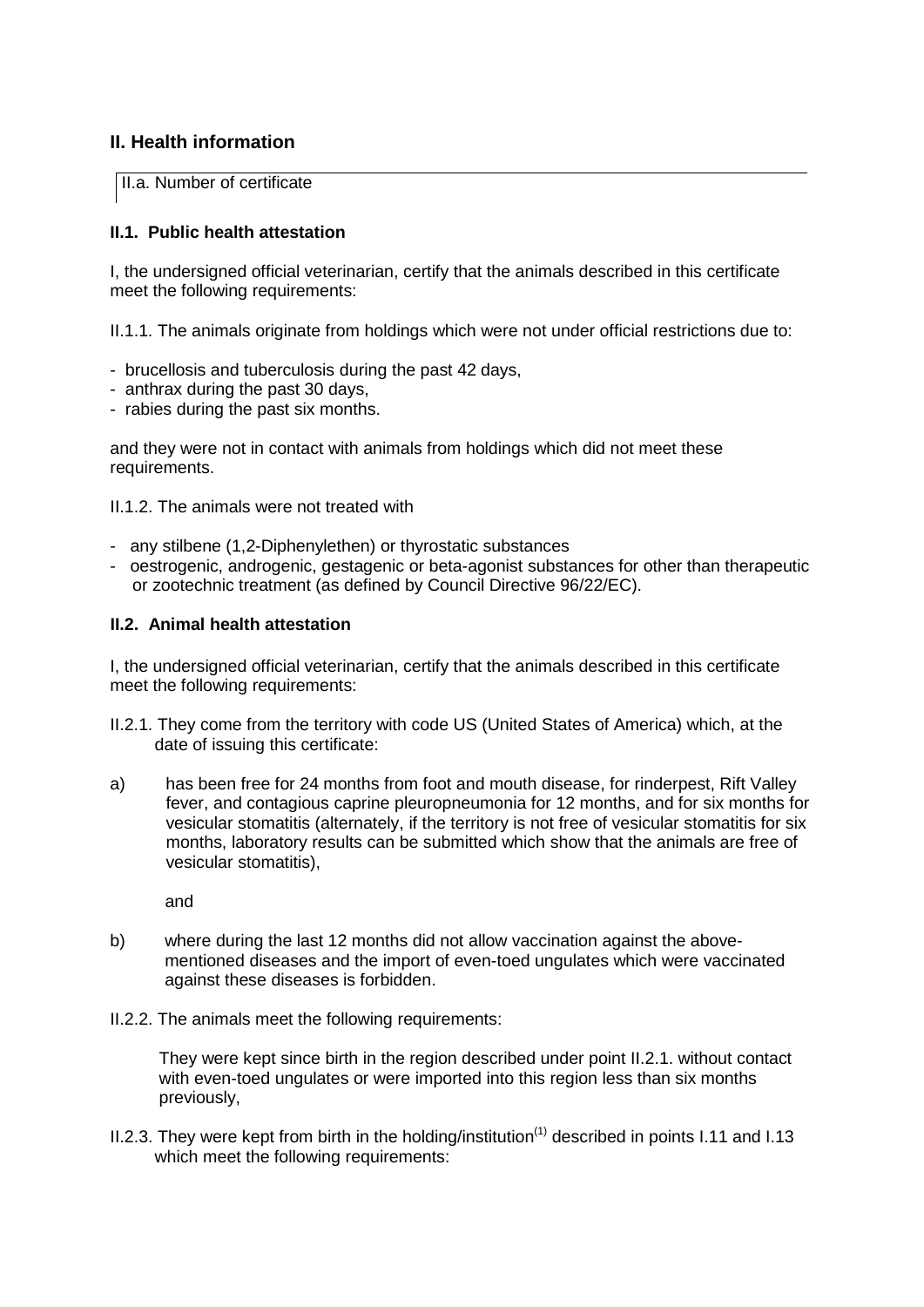- a) Within a radius of 150 km of the holding/institution, there was no incidence or case/outbreak of bluetongue and epizootic haemorrhage during the last 60 days, and
- b) Within a radius of 10 km of the holding/institution, there was no incidence or case/outbreak of another disease which was mentioned under point II.2.1 during the last 40 days.
- II.2.4. There are no animals which are to be killed as part of a national disease control program nor have they been vaccinated against diseases mentioned under point II.2.1., and

 $(2)$  they were subjected during last 30 days to an intradermal tuberculin test and they were not vaccinated against brucellosis,

 $(2)$  they were tested during last 30 days with a tube/serum agglutination test where the brucellosis titer was less than 30 IE/ml,

- II.2.5. As far as I know and according to written confirmation by the owner of the animals, they meet the following requirements:
- a) They do not originate from holdings/institutions and did not come into contact with animals from institutions where there were clinical signs of the following diseases:

i) Contagious agalactia of sheep and goats (Mycoplasma agalactiae, Mycoplasma capricolum, Mycoplasma mycoides var. Mycoides "large colony") during the last six months,

- ii) Paratuberculosis and Lymphadenitis caseosa during the last 12 months,
- iii) Pulmonary adenomatosis during the last 3 years, and
- iv) Maedi/Visna or viral arthritis/encephalitis of goats
	- $(3)$  either [during the last 3 years.]
	- $^{(3)}$  or [during the last 12 months, and all animals which were infected were killed and the remaining animals were tested twice with negative results within an interval of six months.]
- b) There is an official epidemic notification system, and

 c) During the three years prior to export, they are free of clinical or other signs of tuberculosis or brucellosis.

- II.2.6. The animals were tested with blood samples which were taken at the beginning of the quarantine and not before 28 days after on .................. and on .................. with a PCR test for bluetongue and epizootic haemorrhagic disease with negative results. The second sample was taken during 10 days prior to export.
- II.2.7. They will be sent from the institution mentioned in points I.11 and I.13 directly to the EU, and until their dispatch, they
	- a) did not come into contact with even-toed ungulates with at least the same health requirements as described in this certificate, and
	- b) were not kept in places where there was, within a radius of 10 km, a case/outbreak of a disease mentioned in point II.2.1 during the last 30 days.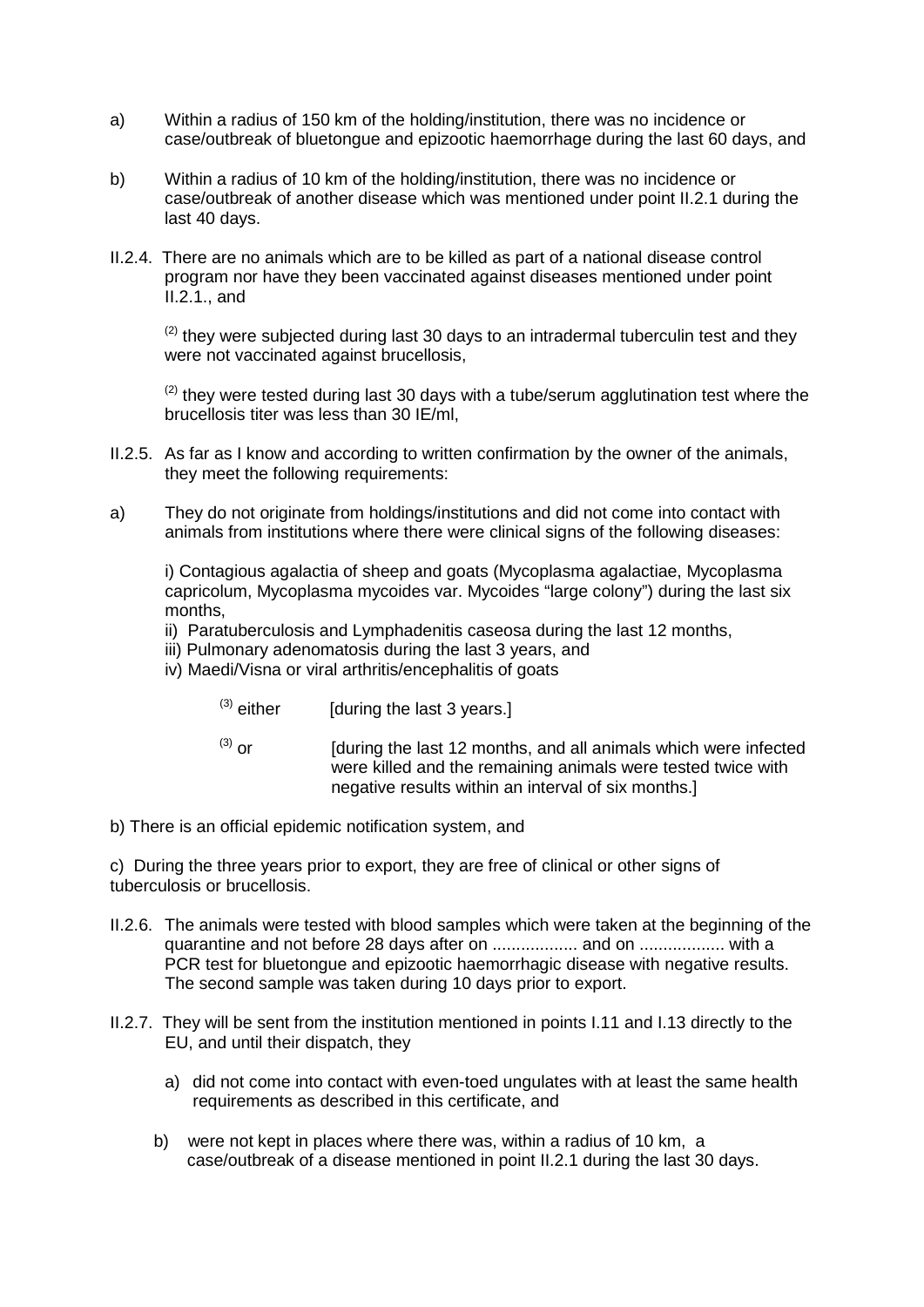- II.2.8. The means of transportation and containers for the animals have been cleaned and disinfected with an officially approved disinfectant before loading.
- II.2.9. The animals were examined by an official veterinarian 24 hours before loading and showed no clinical signs of disease.
- II.2.10. They were loaded on  $^{(3)}$  for dispatch to EU in the means of transport described under point I.15 above that were cleaned and disinfected before loading with an officially approved disinfectant. Faeces, urine, litter or fodder could not flow or fall out of the vehicle or container during transportation.

#### **II.3. Animal transport attestation**

I, the undersigned official veterinarian, certify that the animals described above have been treated before and at the time of loading in accordance with the relevant provisions of Regulation (EC) No 1/2005, in particular as regards watering and feeding, and they are fit for the intended transport.

#### **II.4. Specific requirements**

- II.4.1. According to official information, no clinical or pathological evidence of infectious bovine rhinotracheitis (IBR) has been recorded in the holding(s) of origin referred to in box reference I.11 and I.13 during the last twelve months.
- II.4.2. The animals referred to in box reference I.28 meet the following requirements:

They have been isolated in accommodation approved by the competent authority for the immediately prior to dispatch for export.

II.5. Regarding chronic wasting disease (CWD):

The animals were kept continuously from birth in holdings in which, and within a radius of 50 km around these holdings, there was never detection of a case of chronic wasting disease.